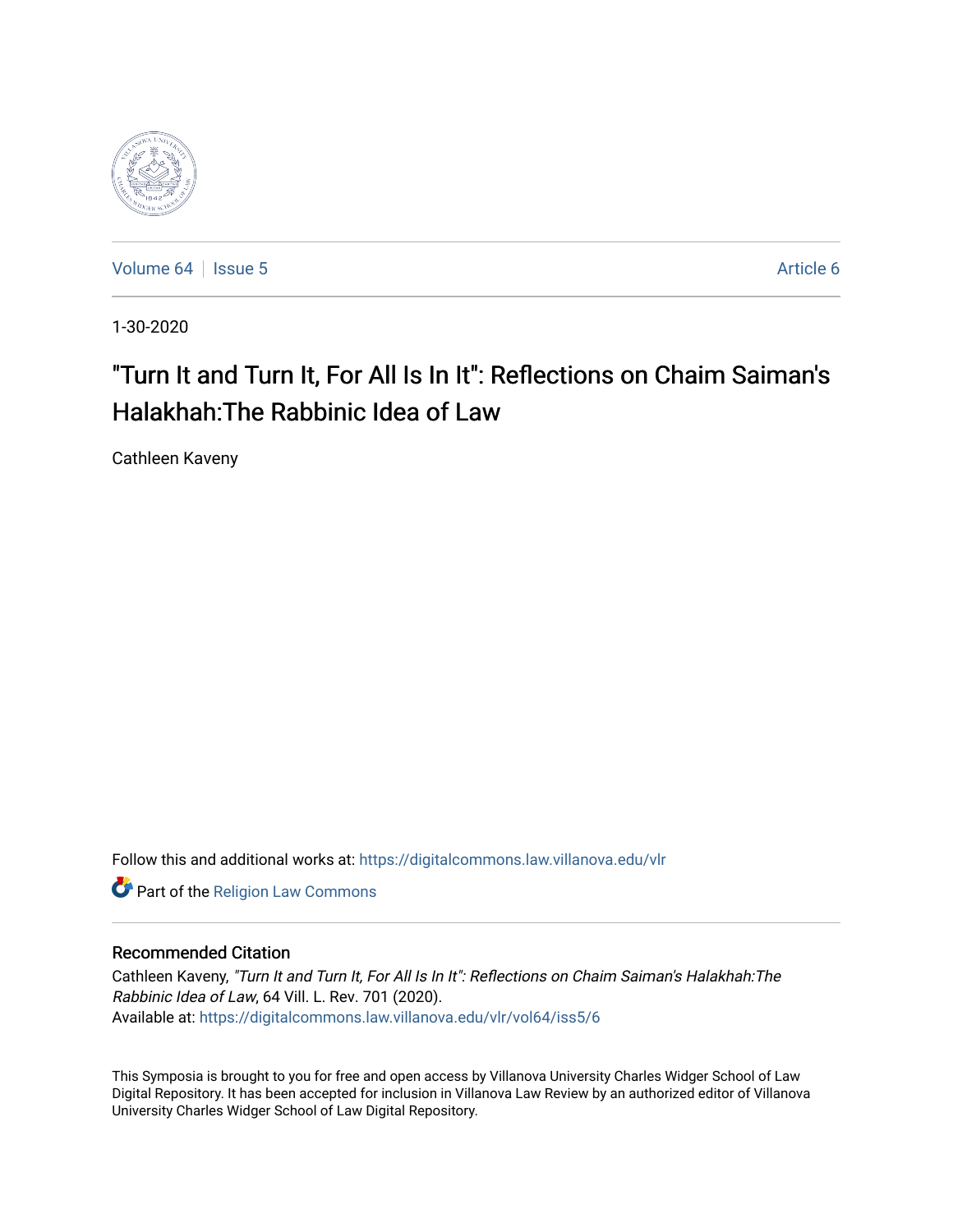2019]

## "TURN IT AND TURN IT, FOR ALL IS IN IT": REFLECTIONS ON CHAIM SAIMAN'S *HALAKHAH: THE RABBINIC IDEA OF LAW*

## CATHLEEN KAVENY\*

#### I. INTRODUCTION

**I** would like to extend my deep appreciation to Professor Chaim Saiman<br>for writing *Halakhah: The Rabbinic Idea of Law*. Not only is he a wonder-<br>ful virting he is also a magneleus teacher. I appeal the health in aving ve would like to extend my deep appreciation to Professor Chaim Saiman ful writer, he is also a marvelous teacher. I opened the book knowing very little about halakhah. While still having much to learn, I have gleaned three valuable pieces of wisdom.

First, I now have a framework that allows me to continue learning. Professor Saiman's book provides not only an introduction to the substance of halakhic reasoning, but also a way of orienting it conceptually and historically.

Second, I now have a sense of not only the letter of halakhah, but also of its inspiring reach and spirit. Professor Saiman writes:

Halakhah is not primarily about regulating the social sphere but a system of divinely ordained concepts that undergirds the spiritual—even physical—universe. Torah study is not about crafting law to govern society but the founding act of Jewishness that strives to master God's wisdom.1

Third, at the heart of wisdom is a desire to learn. After reading Professor Saiman's book, I have a desire to learn more about halakhah. I have a sense of the questions I want to ask, and the issues I want to pursue, given my own commitments and training, which are both similar to and yet very different from his. Like Professor Saiman, I am a secular lawyer. I am also a Christian theological ethicist. As I worked through the book, I came to see that halakhah has significant overlap not only with canon law, which aims to regulate behavior in the community of the Catholic Church, but also with moral theology, which asks basic questions about human action, character, and community, and even with systematic theology, which asks fundamental questions about the nature of humanity's relationship with God. As Professor Saiman's book makes manifest, the study of Torah is the study of the entire world. Consequently, bringing his book into conversation with Christian thought—my task in these brief comments—is a considerable challenge.

Because Professor Saiman is such a good teacher, I began to ponder how I would construct a co-taught graduate seminar in "Comparative The-

(701)

<sup>\*</sup> Darald and Juliet Libby Professor of Law, Boston College Law School.

<sup>1.</sup> CHAIM N. SAIMAN, HALAKHAH: THE RABBINIC IDEA OF LAW 211 (2018).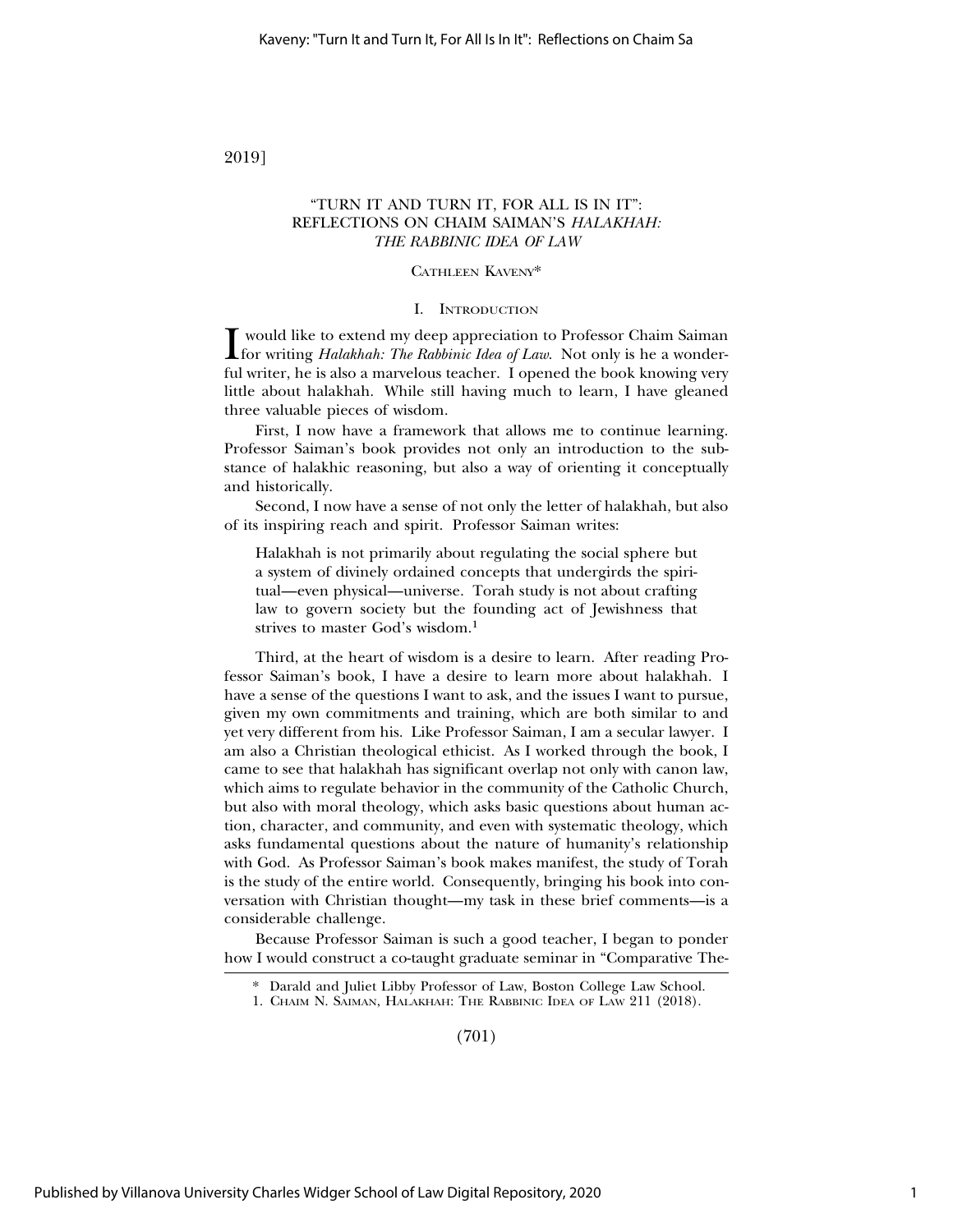ology and Law," bringing Christian and Jewish sources into conversation, and structured around the issues raised by Professor Saiman's book. In these remarks, I will point to three questions I would like the opportunity to pursue more fully in such a seminar.

#### II. HOW DOES GOD RELATE TO THE LAW?

Professor Saiman explicates two views of halakhah—the *functionalist* view, which treats halakhah as a more or less defined body of precepts that regulates actions and behavior within the community here and now, and the *devotionalist* view, which incorporates not only law narrowly construed, but a broader variety of literature, including stories and commentaries. This second view correlates with a high view of Torah's meaning and function.

For the rabbis, Torah is God's wisdom, and thus the locus of intellectual and spiritual attention. This is captured in the famous statement about Torah: "Turn it and turn it, for all is in it (m.Avot 5:22)." Since God is the Creator of the universe and the Torah is God's direct communication with man, much (perhaps all) of what man needs to know is found within it.2

The functionalist view of Torah would helpfully be compared with Christianity's codes of canon law and teachings on moral theology. But the most fruitful point of contact with the devotionalist view of Torah is far more fundamental to the Christian belief system: Christology, the part of Christian theology that deals with the nature and role of Jesus Christ. The opening words of the Gospel of John focus on God's Word (Dabar in Hebrew, Logos in Greek, Verbum in Latin):

In the beginning was the Word, and the Word was with God, and the Word was God. He was in the beginning with God. All things came into being through him, and without him not one thing came into being. What has come into being in him was life, and the life was the light of all people. The light shines in the darkness, and the darkness did not overcome it.3

In certain important respects, some of the claims that the Jewish tradition makes about the Torah—and halakhah broadly construed—would be analogous to the claims that Christians make about Jesus Christ. In credal Christianity, the Word of God—the entire order of the universe—was and is intimately bound to the life of one human being, who, according to Jesus of Nazareth, lived, died, and rose from the dead.

For many branches of the Christian community, this belief is not an arcane mystery, but functions as a powerful hermeneutical principle. The Word relativizes and interprets the words: that is, the written words of

<sup>2.</sup> *Id.* at 137–38.

<sup>3.</sup> *John* 1:1–5.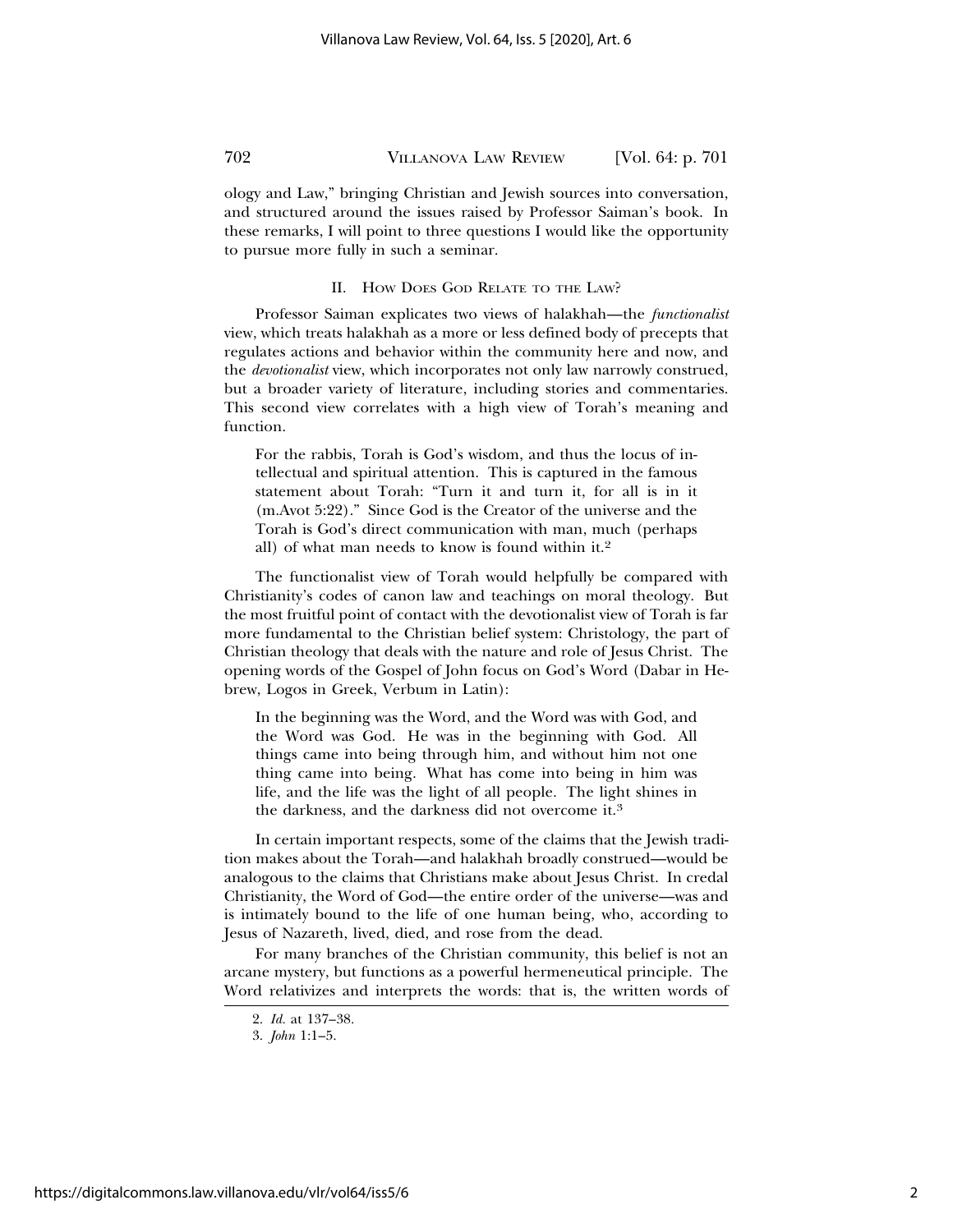## 2019] "TURN IT AND TURN IT, FOR ALL IS IN IT" 703

Scripture, the words of the tradition, are always in a sense normed by the living person of Jesus Christ. The written Scripture is interpreted in a community of worship, centered around the living Christ, but also engaged with the world, particularly the natural world.

Consequently, critique, revision, and development, are possible. For example, knowledge gleaned from and about the physical world, the world that is ordered and made through the Logos, is a legitimate source of revision in biblical interpretation. St. Augustine went so far as to say that if a literal reading of a scriptural passage is contradicted by the most reliable knowledge of the natural world, the passage must be read metaphorically:

But someone may ask: "Is not Scripture opposed to those who hold that heaven is spherical, when it says, *who stretches out heaven like a skin?*" Let it be opposed indeed if their statement is false. The truth is rather in what God reveals than in what groping men surmise. But if they are able to establish their doctrine with proofs that cannot be denied, we must show that this statement of Scripture about the skin is not opposed to the truth of their conclusions.<sup>4</sup>

Christological convictions also justify (and constrain) development of moral doctrine. The eminent scholar and jurist John T. Noonan, Jr., concluded his study of the development of Catholic teaching on usury, religious liberty, and the death penalty with a Christological reflection:

In the Church, there can always be fresh appeal to Christ, there is always the possibility of probing new depths of insight. To grow is to change, and the gospel parable of the mustard seed promises growth (Matt 13:31–32). The kingdom of heaven, we are told, is like a householder who from his storeroom brings forth things old and new (Matt 13:52). Our world has grown by mutation, should not our morals, especially when the direction and the goal are provided by the Lord? "[H]ere below to live is to change. And to be perfect is to have changed often." Must we not, then, frankly admit that change is something that plays a role in Catholic moral teaching? Must not the traditional motto *semper idem* be modified, however unsettling that might be, in the direction of plus ça change, *plus c'est la même chose*? Yes, if the principle of change is the person of Christ.5

These reflections on the relationship of God and the law within my own tradition prompt me to ask, first of all, about the possibility of growth

<sup>4. 1</sup> SAINT AUGUSTINE, THE LITERAL MEANING OF GENESIS 59 (John Hammond Taylor trans., Newman Press 1982).

<sup>5.</sup> John T. Noonan, Jr., *Development in Moral Doctrine*, 54 THEOLOGICAL STUD. 662, 677 (1993) (alteration in original) (footnote omitted).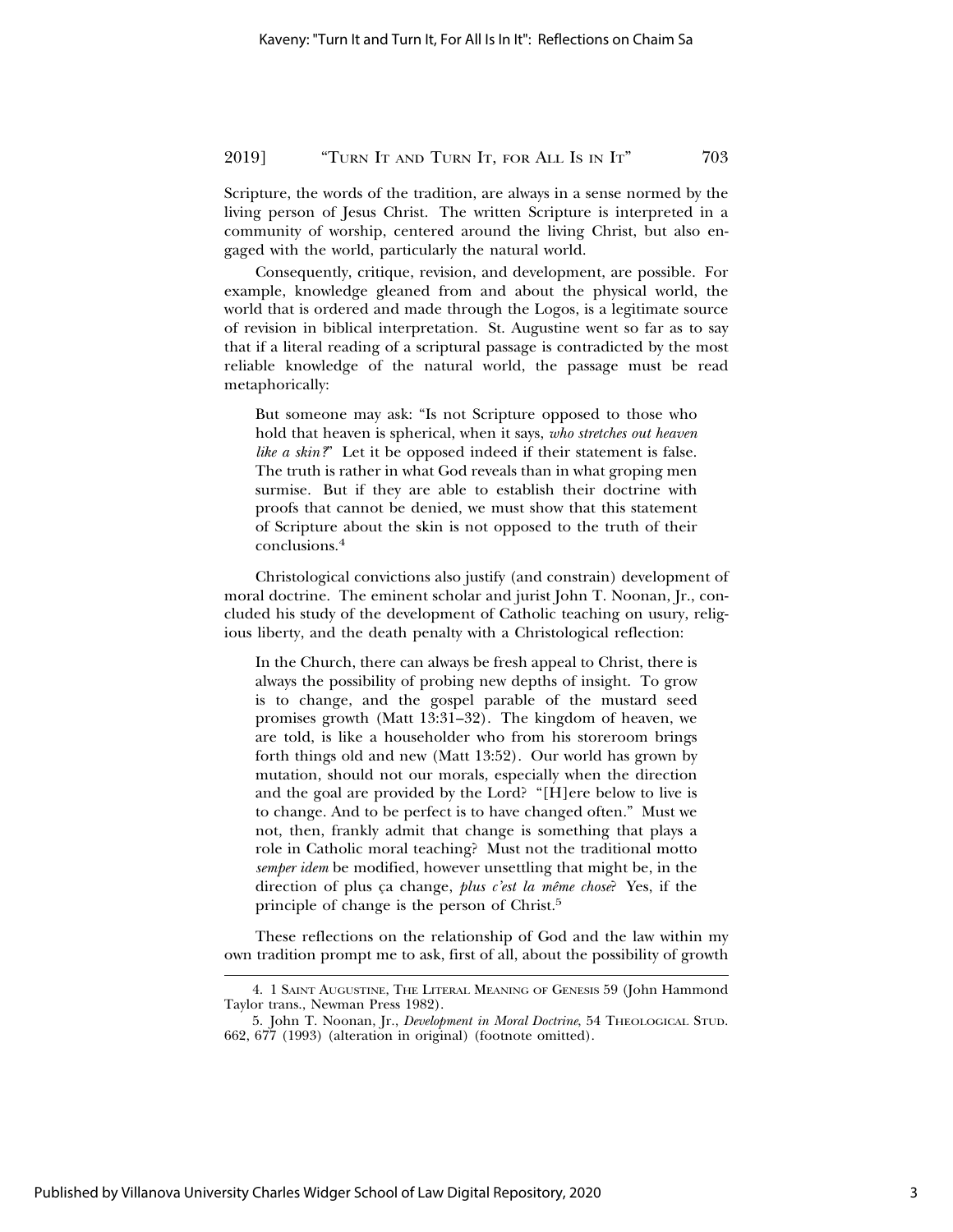and change in halakhah and (or) its interpreters. How, if at all, does halakhah develop? Is development a legal or theological concept within this system of thought and worship? Is it possible to gain greater insight into God's requirements over time? Second, and more specifically, does halakhah admit the existence of semi-independent sources of knowledge about God's requirements? Do new insights about the natural world, human biology, or social systems affect how halakhah is interpreted?

#### III. How Do We KNOW THE LAW?

A second set of questions that Professor Saiman's book raised for me pertain to the way in which human beings know the law. God commands the study of Torah to Jewish men. The study of Torah brings them closer to God. Do the rabbis reflect on how and why human beings are fit to commune with God in this manner? Would it be possible for people other than Jewish men—say Jewish women, or gentile men and women—to study Torah and say something true as a result of their study? If so, would it be because God is enlightening them, because of their skills and training, or both? If not, why not? More generally, what do human beings, as human beings, know about God's law? And why and how? Does the Jewish tradition adopt any kind of anthropological answer to this question? Or is it an illegitimate question?

Thomas Aquinas would be a helpful conversation partner for considering these questions in comparative perspective. Aquinas describes the natural law as the "participation" of the human intellect in the eternal law, which ultimately, for Aquinas, is the equivalent of the divine mind. Consequently, every human being, no matter what their religious tradition, has the rudimentary equipment necessary to interpret the basic moral law, which is binding on all persons. At the same time, Aquinas also maintains that a person's ability to interpret the natural law in reliable fashion is supported and enhanced by the gift of divine grace, which removes the impediments of sin and enables a higher form of communication with God. In fact, the gift of grace to a human being is essentially a form of divinization. Aquinas writes:

Now the gift of grace surpasses every capability of created nature, since it is nothing short of a partaking of the Divine Nature, which exceeds every other nature. And thus it is impossible that any creature should cause grace. For it is as necessary that God alone should deify, bestowing a partaking of the Divine Nature by a participated likeness, as it is impossible that anything save fire should enkindle.<sup>6</sup>

The process of divinization has another function within Aquinas's thought: it enables human beings to become friends with God. Operating

<sup>6.</sup> ST. THOMAS AQUINAS, SUMMA THEOLOGICA, I–II, Q. 112, Art. 1 (Fathers of the English Dominican Province trans., Benzinger Bros., Inc. 1947) (1485).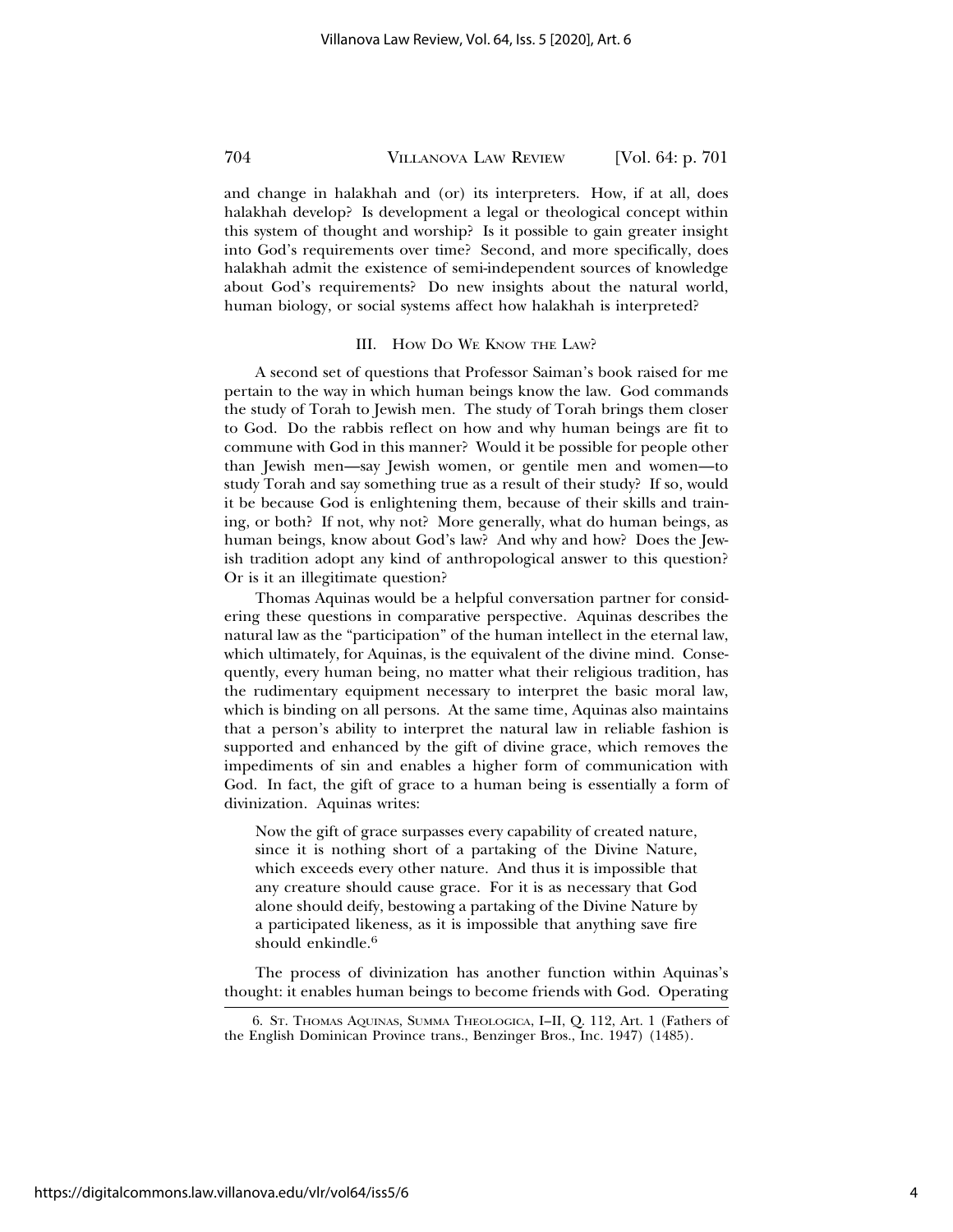## 2019] "TURN IT AND TURN IT, FOR ALL IS IN IT" 705

within a broadly Aristotelian framework, Aquinas believes that friendship requires a certain degree of similarity and even equality. Because God desires to be friends with human beings, God bestows on them a share in the divine nature.

The idea of finite and flawed human beings being true friends with the infinitely perfect divine being is astonishing and perhaps even risible. Yet as I was reading Professor Saiman's book, I wondered whether such a relationship was also possible within Judaism. Saiman writes: "To the Talmud, ultimate perfection is God and the angels arguing over the intricacies of halakhah."7 This sort of intellectual engagement and intimacy, as well as the mutual respect between God and the angels, sounds very much like friendship. Are the rabbis also included in the circle of conversation? Can we rightly call them friends of God?

#### IV. HOW DO WE BALANCE LAW'S REASON AND LAW'S COMMAND?

There is an ongoing tension in the Western legal tradition about the nature of law. Is it fundamentally a matter of reason or is it fundamentally a matter of will? Over the centuries, scholars of the law have debated whether a fully valid law as to be reasonable, given its goals of governing the community, or whether it is enough for it to be the duly enacted command of the sovereign. Not surprisingly, Aquinas's definition of law incorporates both elements. He defines law as "an ordinance of reason for the common good, made by him who has care of the community, and promulgated."8 The word ordinance connotes command—but the ordinance must be a reasonable one, oriented toward the goal of effectively governing the community.

This ambiguity over the proper definition of law has resulted in very different definitions among Christian thinkers about what counts as unhelpful legalism in moral reasoning. For example, the conservative Catholic philosopher Germain Grisez maintains that legalists wrongly place too much emphasis on God's command without fully recognizing that God's command conforms to the requirements of reason. Yet H. Tristram Engelhardt, Jr., who is an Eastern Orthodox philosopher, defines legalism in precisely the opposite way. He maintains that legalists wrongly place too much emphasis on human reason without being prepared to submit themselves unconditionally to the will of God.9

When thinking about divine law, do we emphasize God's reasonable plan for the universe or God's will? In some branches of Protestantism, the emphasis has squarely been placed upon God's will, and the concomitant obligation to obey the divine command. As I moved through Professor Saiman's book, I wondered whether the Jewish idea of law might have

<sup>7.</sup> SAIMAN, *supra* note 1, at 3.

<sup>8.</sup> AQUINAS, *supra* note 6, at I-II, Q. 91, art. 1.

<sup>9.</sup> *See* CATHLEEN KAVENY, ETHICS AT THE EDGES OF LAW: CHRISTIAN MORALISTS AND AMERICAN LEGAL THOUGHT 213–38 (2018).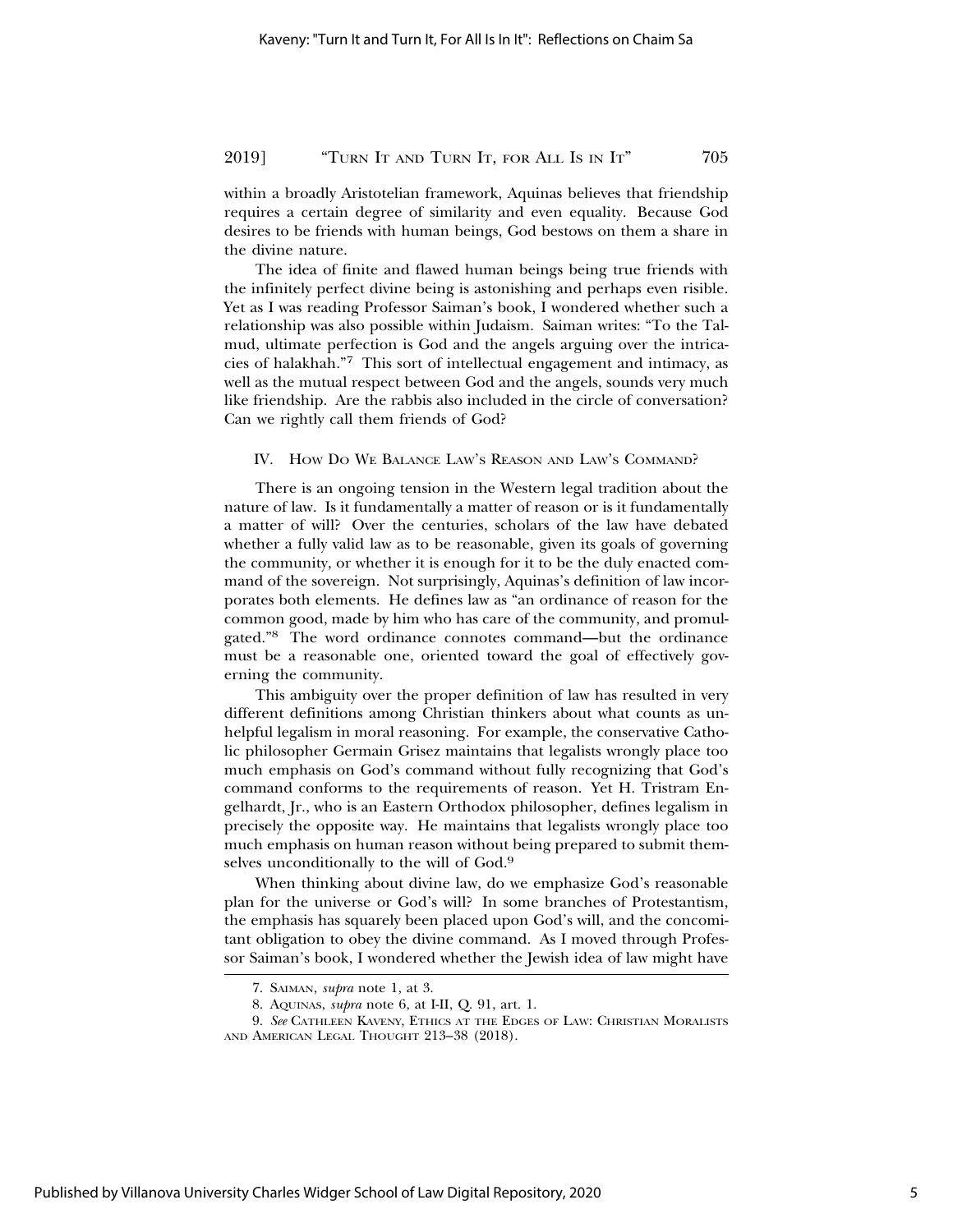more in common with the writings of Karl Barth, the twentieth century's great Protestant divine command theorist, than with Catholic thinkers,

who tend to stress divine reason rather than divine will. Barth maintains that the problem with Catholic moral thought is its anthropological superstructure. In Catholic moral theology, moral obligation flows from the nature and telos of human beings—it is woven into the very structures of creation. In Barth's view, this enmeshment undercuts the new and unconditioned quality of God's command. As William Werphewoski has observed, "[o]n such a presupposition, the doctrine of divine command cannot be an implication of the doctrine of election, and thereby, according to Barth, cannot accommodate an understanding of God's command as *total gift* and *total demand*."10

At the same time, like all divine command theorists, Barth must fight off objections relating to the potential arbitrariness of God's command. He must also counter criticisms that divine command theory leads to moral solipsism, because an individual's response to a divine command cannot be subject to critique by third parties. Barth responds to these challenges by showing how the command of God coheres with (but does not depend upon) the manifest everyday world in several ways. For example, he acknowledges that the divine command must be interpreted in light of the history of the church's relationship with Christ, which includes the whole sweep of salvation history documented in scripture. Moreover, Barth stresses that discerning God's command requires attention to the "givens" of one's own life. The locus and focus of our divinely given vocations are the obligations of everyday life. Finally, Barth recognizes that the practice of "practical casuistry" is indispensable for discerning God's command in specific situations. This practice is not simply the mechanical application of rules to fact patterns, but rather involves a lively and relational engagement with the command of the living God as it is revealed in particular cases.11

These reflections on the nature and function of law within Christian theology prompt two questions for Professor Saiman. First, how does halakhah strike the balance between treating God's law as reason and law as command or will? Second, and relatedly, if I am correct in seeing the halakhic tradition as more akin to Barth's theology in its emphasis on God's command, how do rational commitments, including beliefs about the ordinary course of ordinary human life, affect the interpretation of those commands?

#### V. CONCLUSION

*Halakhah: The Rabbinic Idea of Law* is a crucially important and exciting book. Professor Saiman gives his readers a clear and compelling account

<sup>10.</sup> William Werpehowski, *Command and History in the Ethics of Karl Barth*, 9 J. RELIGIOUS ETHICS 298, 301 (1981).

<sup>11.</sup> *Id.* at 313.